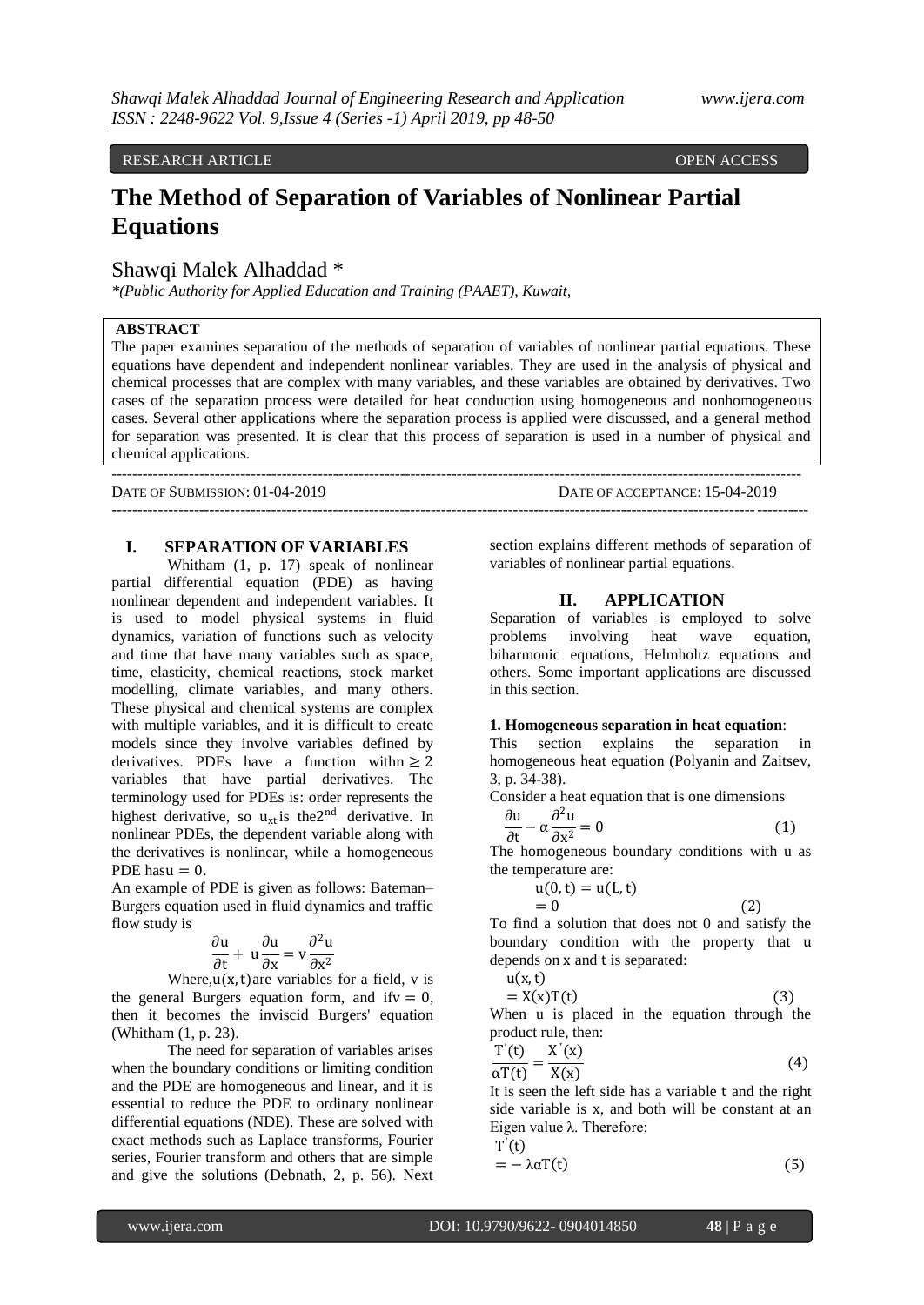(7)

 $X''(x)$ 

 $= -\lambda X(x)$  (6) λ the Eigen value is applied for both the differential operators while the corresponding eigen functions are T(t) and X(x). The solutions for X(x) for  $\lambda \leq$ 0will not happen. Assuming that  $λ = 0$ , then real numbers B and C are available where:

$$
X(x) \bigcup_{x \in X} X(x)
$$

 $= Be^{\sqrt{-\lambda x}}$ 

$$
+Ce^{\sqrt{-\lambda}x}
$$

From the boundary layer equation (2)  $X(0) = 0 = X(L)$  (8)

and so  $B = 0 = C$ , indicating u is identical to 0

If  $\lambda = 0$ , then real numbers B and C are available so that  $X(x) = Bx + C$ 

Therefore, with reference to the first equation,  $u =$ 0, and so  $\lambda > 0$ . This gives us real numbers A, B, C so that  $T(t) = Ae^{-\lambda \alpha t}$ 

and  $X(x) = B \sin(\sqrt{\lambda x}) + C \cos(\sqrt{\lambda x})$ 

When C = 0, then for a positive integer n: $\sqrt{\lambda x}$  =  $n\frac{\pi}{l}$ L

This provides the solution for the heat equation when u has a dependence on (3).

The sum of solution for equation (1) that follows the boundary conditions in equation (2) is seen to satisfy (1) and (3). The full solution is:

$$
U(x,t) = \sum_{n=1}^{\infty} D_n \sin\left(n \frac{\pi x}{L}\right) e^{-n^2 \pi^2 \frac{\alpha t}{L^2}}
$$

WhereDn are coefficients set by the initial conditions.

For the initial boundary conditions of

 $u(0, t) = f(x)$ , obtaining  $f(x) = \sum_{n=1}^{\infty} D_n \sin(\theta)$  $_{n=1}^{\infty}$  D<sub>n</sub> sin( n  $_{\frac{\pi x}{L}}^{\infty}$  $\frac{1}{L}$ This is the sine series expansion for  $f(x)$ . When both are multiplied by sin.  $\overline{f}$  (n  $\frac{\pi x}{l}$  $\frac{1}{L}$ 

$$
D_n = \frac{2}{L} \int_0^L f(x) \sin \left(\frac{n\pi x}{L}\right) dx
$$

As per the Sturm-Liouville theory, the Eigen functions of x {sin n $\pi x/L$ }<sup>∞</sup><sub>n=1</sub> Are orthogonal and complete.

#### **2. Nonhomogeneous separation in heat equation**:

In a nonhomogeneous equation of  $Ax = b$ , b is not equal to zero. If A, b are an  $m \times n$  matrix with an m vector, then solutions to the nonhomogeneous are calculated by translating the calculations of the homogeneous equation  $Ax_h = b$  where  $x_h$  is the solution. Consider the equation (Myint-U and Lokenath, 4, p. 67-68):

$$
\frac{\partial u}{\partial t} - \alpha \frac{\partial^2 u}{\partial x^2} \n= h(x, t)
$$
\n(8)

Boundary conditions are the same as (2).

The functions  $h(x,t)$ ,  $u(x, t)$ , and  $f(x)$  are expanded as:

h(x,t)

$$
= \sum_{n=1}^{\infty} h_n \sin\left(n \frac{\pi x}{L}\right) \tag{9}
$$

 $u(x,t)$  $=$   $\sum u_n \sin(\theta)$ ∞ n=1  $n \frac{\pi x}{I}$ L ) (10)

 $f(x)$ 

$$
= \sum_{n=1}^{\infty} b_n \sin\left(n \frac{\pi x}{L}\right) \tag{11}
$$

When values of (9), (10) are placed in 8 and with orthogonality of Sine functions, the values obtained are:

$$
u_t + \alpha \left(\frac{n^2 \pi^2}{L^2}\right) u_n = h_n
$$

This is the sequence of linear differential equation that can be calculated with integrating factor or Laplace transform. The result is:

$$
u_n(t) = e^{-n^2 \pi^2 \frac{\alpha t}{L^2}} b_n + \int_0^L h_n(s) e^{-n^2 \pi^2 \frac{\alpha t}{L^2}} ds
$$

With nonhomogeneous boundary conditions, then the expansion of equations (9) and (10) is not valid. It is essential to obtain a function that meets the boundary condition and subtract it from the value of u.

#### **III. OTHER APPLICATIONS**

Some other applications where the process of separation is used include 1D wave equation that represents harmonic waves in a pipe, strings, surface water waves in a channel and other areas. Another application is the study of 2D/ 3D wave equation where the vibrations of a membrane and ripples in a pond are studied. Separation of variables is also done for 1D/ 2D/ 3D diffusion and heat equation where the conduction of heat in a tube, rod and method of dispersion of chemicals in a tube is studied. Study of the conservation law where the principle that mass cannot be created or destroyed is studied, and for the diffusion/ heat equation. Laplace's equation for the potential flow of electrostatic potential flow in fluids and soap films is studied (Galaktionov 5, p. 16-17; Farlow 6, p. 23).

## **IV. GENERAL METHOD**

The steps given above are for specific heat transfer problems. The general method for other applications is indicated as follows. Obtain the linear and homogeneous PDE with linear and homogeneous BC and ignore the non-zero value. Separate the variables by finding the differential equations that are included in the product solutions and bring in a separate constant. Find the separation constant as the eigen values for the boundary problem. Complete calculating other